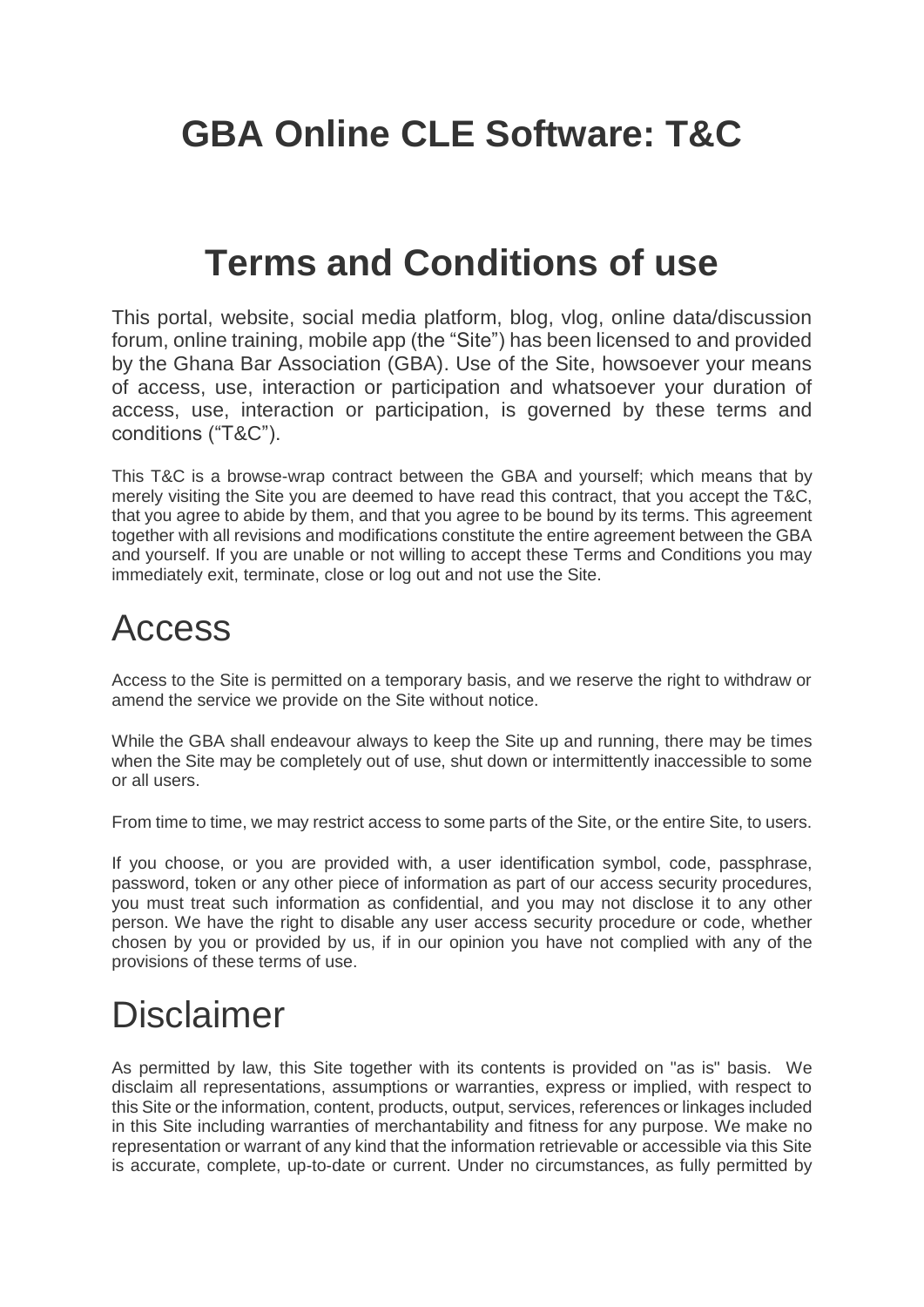law, shall the GBA or any of its officers, hires, contractors, licensors, agents or employees be liable for any loss, injury, pain, cost or damage howsoever incurred or arising suffered as a result of any use of or interaction with this Site or its information, content, products, output, services, references or linkages.

We make no guarantees whatsoever that the Site is free from bugs, errors, worms, viruses or malware in general. You accept that the protection of your computer systems or means of access to this Site from the effects of any malware is your responsibility wholly and solely.

## Links

Links or references to any third party sites do not imply any endorsement or approval by the GBA of the materials, contents or output of such websites.

# **Liability**

The GBA accepts no liability for any claims, penalties, loss or expenses arising from: any reliance placed on the content of the Site, the use or inability to use the Site, the downloading of any information from the Site – whether placed on the Site by the GBA or another user, or any unauthorised access to or alteration to the Site.

# Copyright

The content of the Site (all text and artwork included without limitation) is protected by copyright. The copyright is owned by the GBA or is otherwise licensed from a third party for use by the GBA.

You may view or download any part of the Site for private purposes, but you are not permitted, without our permission, to:

- store the Site, or any part of the Site, for any other purpose;
- compile or recompose or recombine contents of the Site or any part thereof, for any other purpose;
- print copies of the Site, or any part of the Site, for any other purpose;
- reproduce, copy or transmit the Site, or any part of the Site, in any way, for any other purpose or in any other medium.

Copyright holders on the Site include dbCom Ltd which owns the Moose online video conferencing software, and Alphabet Inc which owns the Google Meet online video conferencing software. All other rights not specifically granted are reserved.

## Privacy notice

On visiting or using the Site we sometimes need to collect information on you or about you. We are committed to preserving your privacy. How we use this information is explained in our Privacy Policy which you may access on this Site. You agree that we use this information collected on you or about you to serve you or the larger body of lawyers in Ghana, the judicial service of Ghana, users or potential users of the court or judicial system of Ghana.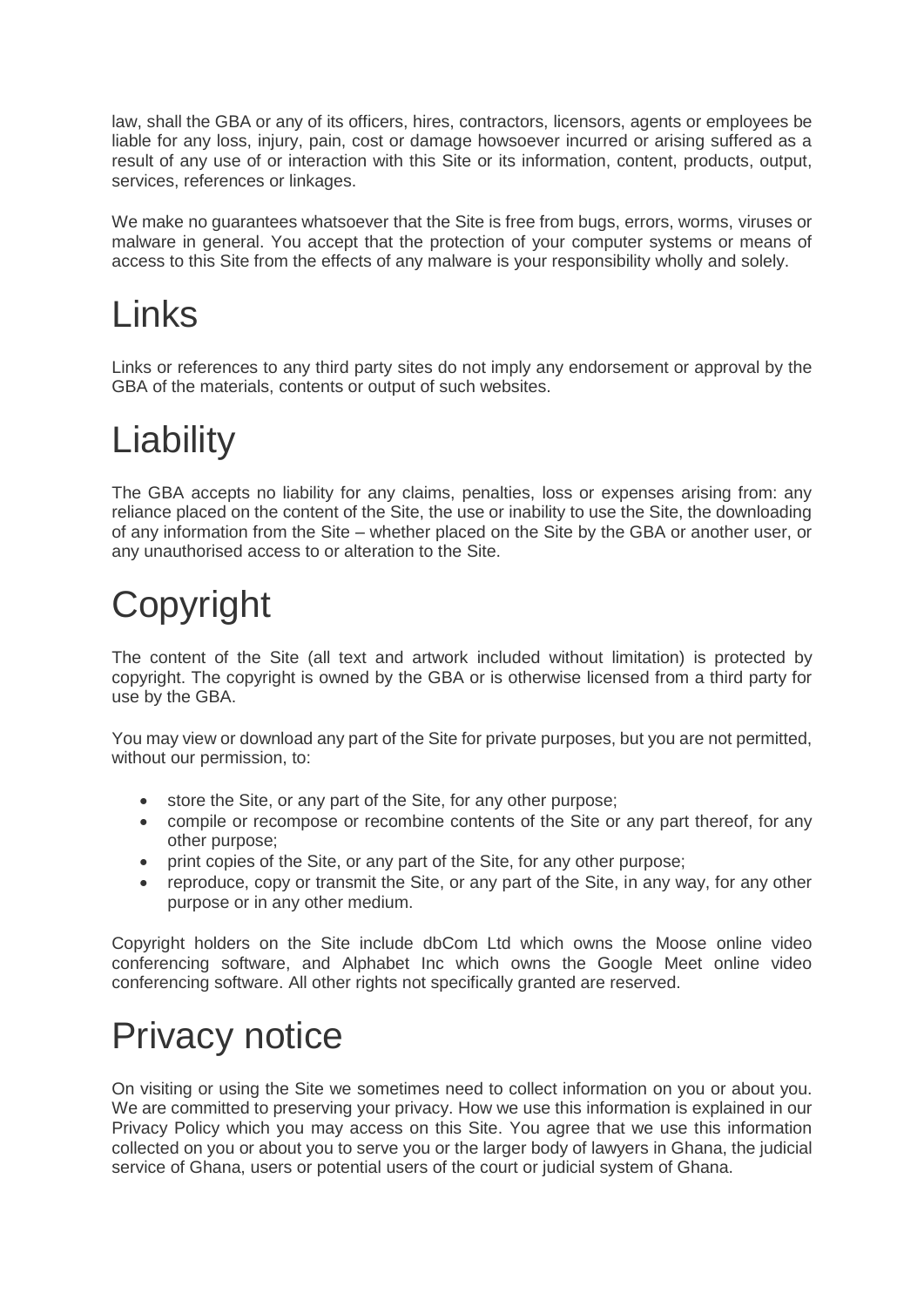# Publishing through the Site

Without specifically targeting you using your personal data, you agree that the GBA may publish advertising and promotional content for the sole purpose of raising funds for the GBA.

If you wish to publish, promote any material or sell merchandise through the Site, please be aware that other terms and conditions in addition to this T&C may apply to such publications.

## Uploading material to the Site

Other than information that personally identify you and your date of birth, which is covered under our Privacy Policy, any content or material you transmit or post to the Site is deemed to be non-confidential and non-proprietary. We shall have no obligations with respect to your content and materials and shall have the right to use, copy, distribute and disclose to third parties any such content or material for any purpose. We also have the right to disclose your identity to any third party who is claiming that any material or content posted or uploaded by you to the Site constitutes a violation of their intellectual property rights, or of their right to privacy.

You are prohibited from posting or transmitting to or from the Site any content or material:

- which you know or ought to know that it is inaccurate, fake, untrue or misleading; or
- which constitutes an unauthorized posting of personal information (Bar number, names, address, phone number, email, date of birth, etc.) of other users; or
- that is threatening, defamatory, obscene, indecent, seditious, offensive, pornographic, abusive, liable to incite racial hatred, discriminatory, menacing, scandalous, inflammatory, blasphemous, in breach of confidence, in breach of privacy or which may cause annoyance or inconvenience; or
- for which you have not obtained the necessary licences or approvals; or
- which constitutes or encourages conduct that would be considered a criminal offence, give rise to civil liability, or otherwise be contrary to any law or principle of equity or infringe the rights of any third party; or
- which is harmful in any way (including, without limitation, computer viruses, logic bombs, Trojan horses, worms, harmful components, corrupted data or other malicious software, harmful data, harmful solicitation, social engineering or malware of any kind); or
- which is advertising or other commercial solicitations without permission; or
- which constitutes opinions of fictitious or third parties.

You may not misuse the Site (including, without limitation, by hacking).

You are prohibited from using bots or any other unembodied robotic or artificial intelligence software in completing forms on this Site.

We have the right to remove any material, content, or posting you make on the Site if, in our opinion, such material or content does not comply with the provisions set out above or for any other reason whatsoever which is likely to result in injury or damage howsoever described. In addition, we shall fully co-operate with any law enforcement authorities or court order requesting or directing us to disclose the identity or locate anyone posting any material or content in breach of the provisions set out above.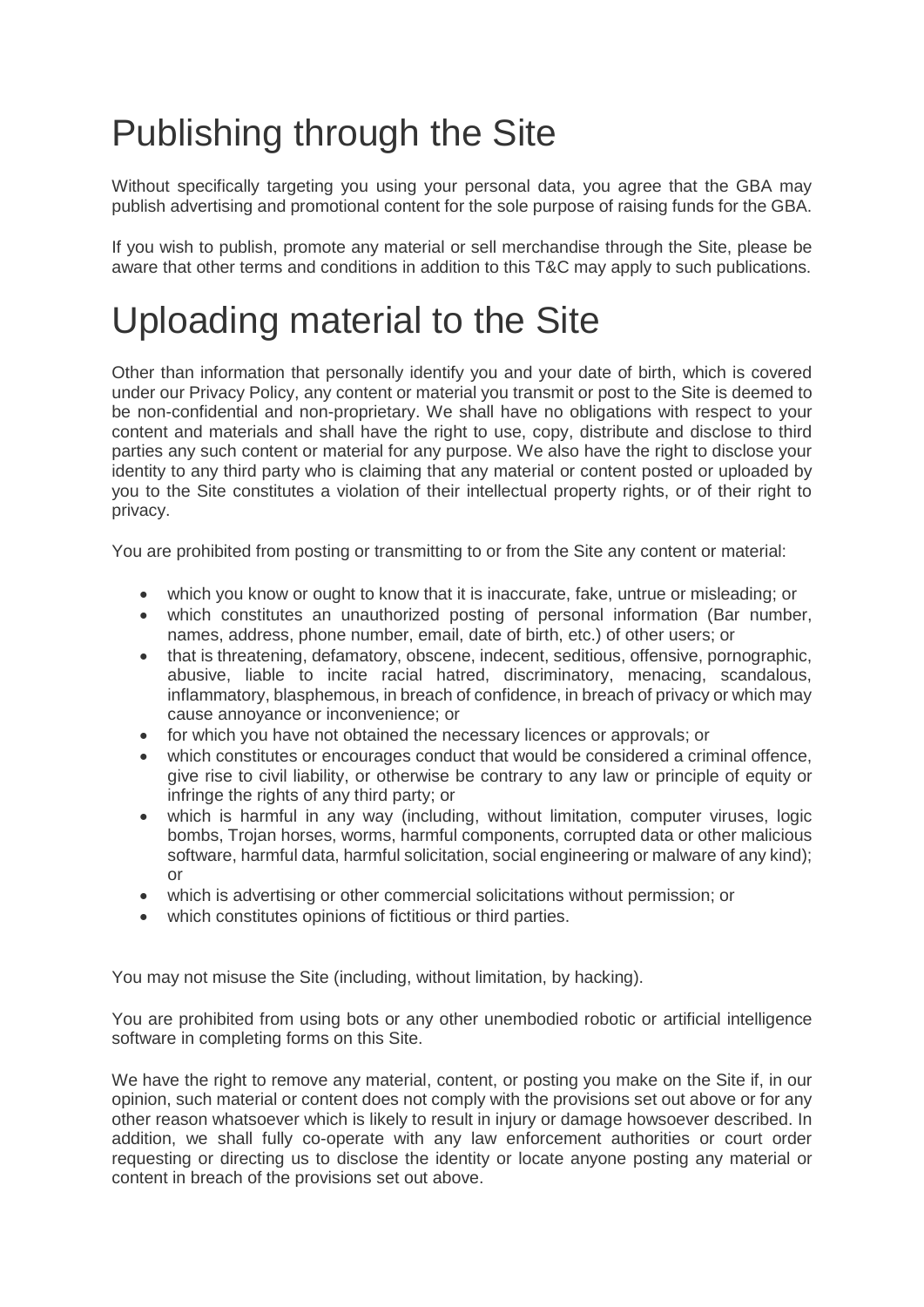## Storing your information

You agree to our use of cloud servers procured for the use of the GBA to store your personal data.

You agree to our employment of third-party companies for services that will enhance the quality, service and functionality of the services available on our Site.

## Online transactions

We accept information from you to effect online payment for services that you order on our Site. All payment transactions will be encrypted using available and appropriate technology.

We deem it your sole responsibility to ensure that it is safe to handover your personal information for online payment, such as your bank, card or phone details, before you proceed to handover such information to our Site. You must always ensure to abide by the security protocols or measures of your bank or online payment service provider before you handover your online payment details to our Site.

## Passwords

Where you have chosen or where we have given you a password to access certain parts of the Site, you are responsible for keeping this password safe and confidential. You must not share a password with anyone. And change your password very often to ensure it continues to remain confidential. Change your password and notify us as soon as you believe your password has been stolen or compromised in any way.

## **Changes**

We reserve the right to amend or replace this T&C at any time.

Your use of the Site shall indicate your acceptance of any modifications made at any time.

When data or information pertaining to you changes, we deem it your sole responsibility to take steps to inform us and to ensure that such changes are effected on our Site.

## Jurisdiction

The T&C shall be governed by and construed in accordance with the Laws of Ghana and any disputes that may arise will be subject to the jurisdiction of the courts of Ghana.

## Continued use of Site